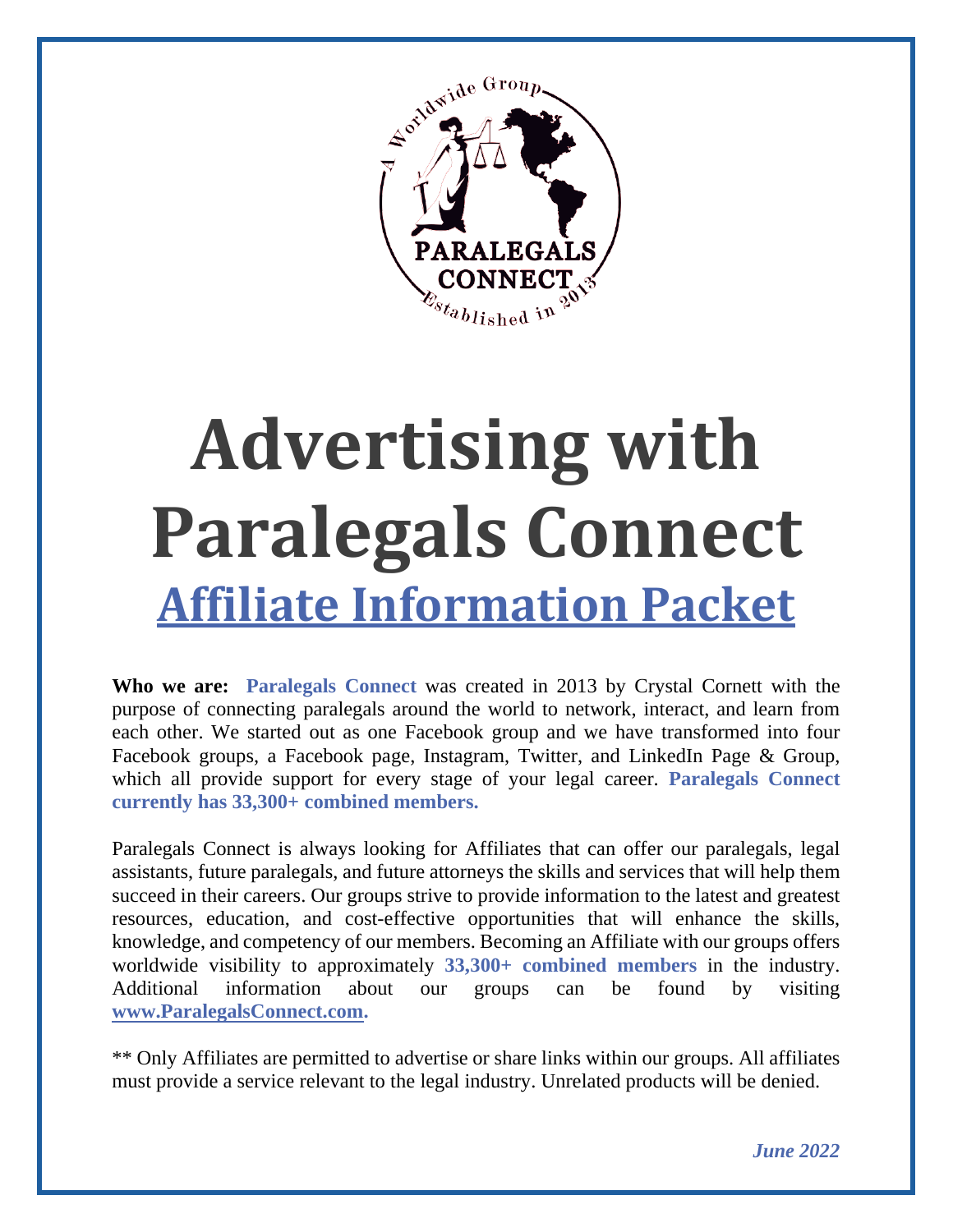# **Organization Demographics**

#### **Paralegals Connect (Main FB Group): www.Facebook.com/Groups/ParalegalsConnect**

Our first and largest group created for paralegals and paralegals-in-the-making to interact with other paralegals worldwide and provide valuable information to succeed in the paralegal industry. **Number of group members: 17,080**

### **Paralegals Connect: Employment Board - www.Facebook.com/Groups/PCEmploymentBoard**

A group designed for those seeking legal employment or internships, and for those seeking to hire legal professionals for their firm.

**Number of group members: 8,057**

**Virtual/Freelance Paralegals Connect - www.Facebook.com/Groups/Virtual.FreelanceParalegalsConnect** A group designed for Virtual and/or Freelance Paralegals and those intending to break free of their 8-5 to go out on their own.

**Number of group members: 3,944**

### **Paralegals Connect: Study Group - www.Facebook.com/Groups/ParalegalsConnectStudyGroup** A group created for those attending a paralegal school or studying for a Paralegal Certification Exam where you can post questions about your legal studies.

**Number of group members: 944**

**Paralegals Connect: Facebook Page - www.Facebook.com/pg/ParalegalsConnect Number of Followers: 951**

**Paralegals Connect: Instagram - www.Instagram.com/ParalegalsConnect** #ParalegalsConnect **Number of followers: 1,351**

**Paralegals Connect: Twitter - https://Twitter.com/ParalegalsCnnct** @ParalegalsCnnct **Number of followers: 248**

#### **LinkedIn:**

Company Page: **<https://www.linkedin.com/company/paralegals-connect>** Group: **<https://www.linkedin.com/groups/9052061/>Number of group members: 676**

Creator/Admin: Crystal Cornett**[: https://www.linkedin.com/in/crystalcornett/](https://www.linkedin.com/in/crystalcornett/)**

#### **Website: [www.ParalegalsConnect.com](http://www.paralegalsconnect.com/)**

**Email distribution list:**  Collected paralegal email distribution list: **15,451**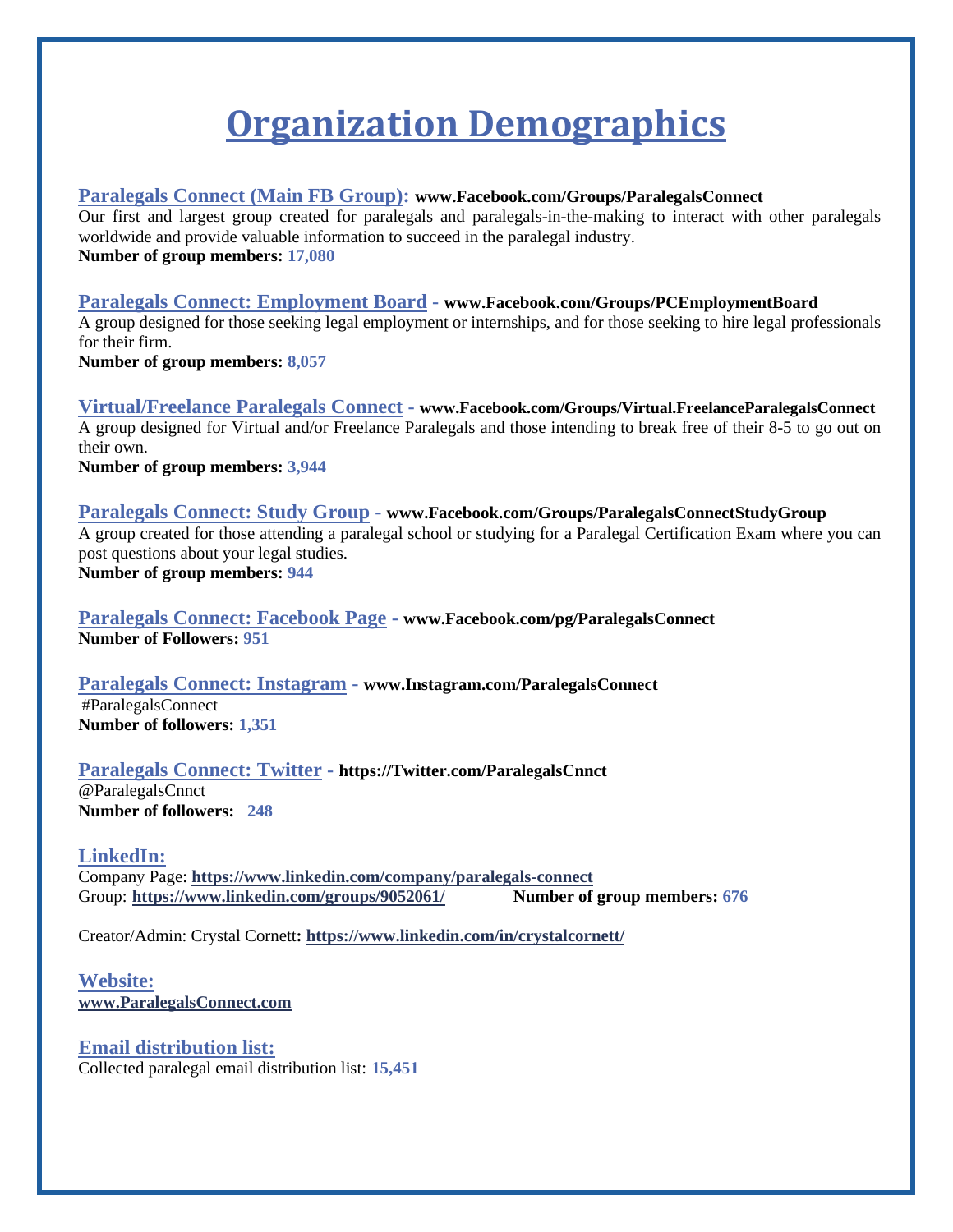# **What does Affiliation Include?**

#### **Affiliation with our organization includes all the following:**

- **Facebook Posts**: \*Only Affiliates are permitted to advertise or share links within our Groups. Advertise/post within any of our five Paralegals Connect Facebook Groups. We will post an introductory post on your behalf and set as a group announcement. All sub sequential posts must be made by you. We encourage you to post at least once a week in each group for maximum exposure.
- **Facebook Comments:** We encourage our Affiliates to search for posts that relate to services that you provide and comment with a link to your site and/or explain your services.
- **Website:** Listing your company information, logo, and brief description under our "Affiliates" tab on our website. http://www.paralegalsconnect.com/affiliate-partners.html
- **Blog:** Listing your company information, logo, and full detailed description of your company under our "Blogs of Information" tab on our website. We do not limit the amount of information that you can add to your blog. [www.ParalegalsConnect.com/Blogs-of-](http://www.paralegalsconnect.com/Blogs-of-Information)[Information](http://www.paralegalsconnect.com/Blogs-of-Information)
- **Quarterly Magazines:** Listing your company information, logo, and brief description under our 'Meet our Affiliates' Pages in our Quarterly Magazines. http://www.paralegalsconnect.com/magazines.html
- **Receive 1 free printed copy of the Quarterly Magazine each quarter.**
- **Option to Submit an Article in our Quarterly Magazine: Each quarter our Affiliates** have the option to submit an article in our magazine. We suggest your first article include detailed information about the services that you provide to our members.
- **Instagram:** Paralegals Connect will post your company information and periodic advertisements in our Instagram Account: [www.instagram.com/paralegalsconnect](http://www.instagram.com/paralegalsconnect) #paralegalsconnect
- **Twitter:** Paralegals Connect will post your company information and periodic advertisement in our Twitter Account: <https://twitter.com/ParalegalsCnnct> @paralegalscnnct
- **LinkedIn:** Paralegals Connect will post your company information and periodic advertisement in our LinkedIn Group: https://www.linkedin.com/groups/9052061/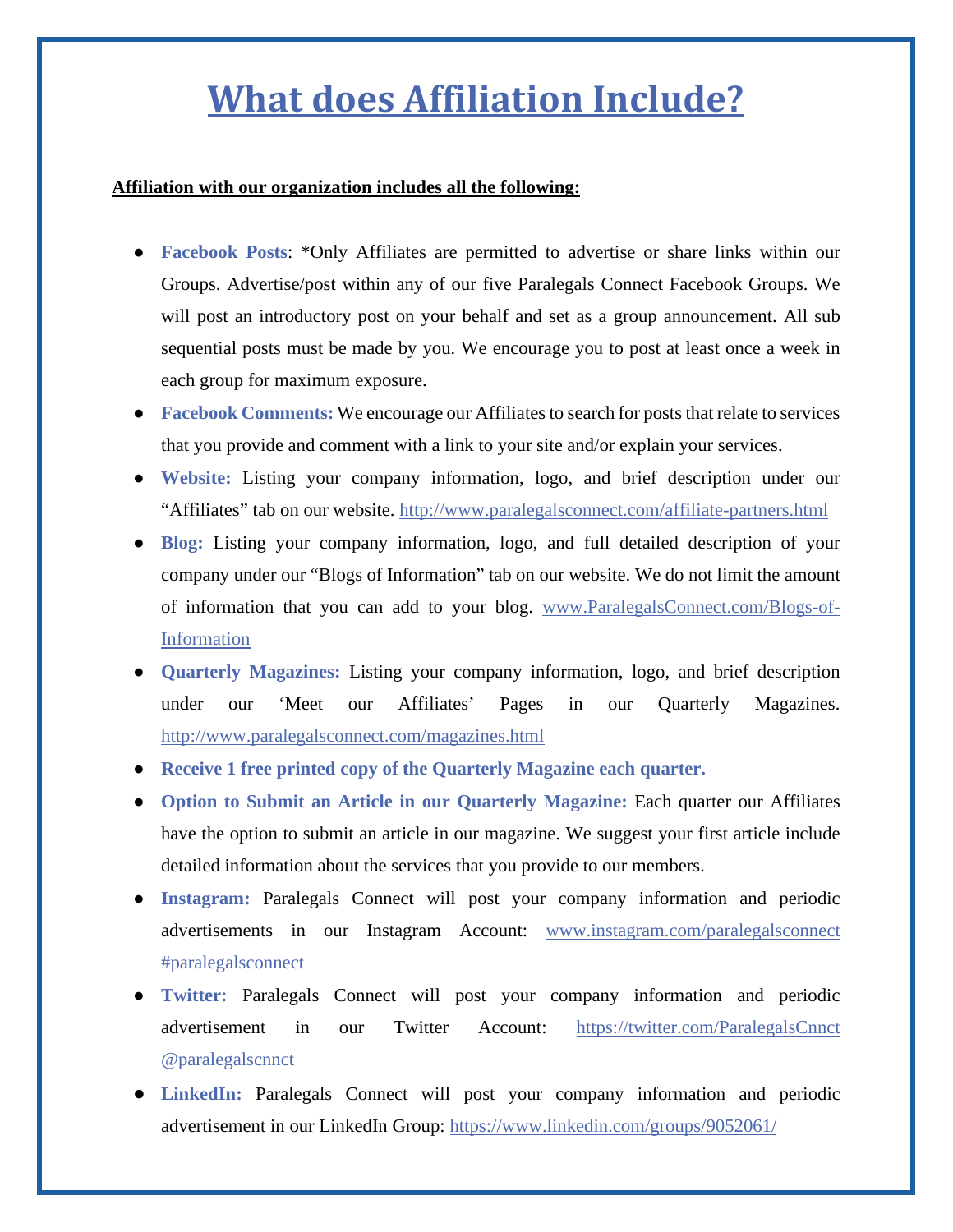# **Affiliate Pricing**

| <b>Length of Affiliation</b> | <b>Price</b> |
|------------------------------|--------------|
| 6-Months                     | \$300        |
| 9-Months                     | \$400        |
| 12-Months                    | \$500        |

# **Frequently Asked Questions**

**1.** All advertising materials, including magazine ad space and cover graphics must be supplied by the Affiliate.

**2.** Paralegals Connect does not offer exclusivity per vendor service(s).

**3.** The Affiliate Application must be emailed to [Crystal@ParalegalsConnect.com](mailto:Crystal@ParalegalsConnect.com) for approval.

**4.** If your application is approved, a contract will be sent to you for your execution and return. All contracts must be executed and returned within 10-days to secure availability and pricing. Contracts must be returned with your company logo, company description, magazine Ad, payment-in-full, blog space information, and all other pertinent affiliate/advertising information including the wording for all introductory posts.

**5.** Payments can be made via PayPal (friends and family so fees are not deducted), Venmo, or Zelle to CrystalMCornett@gmail.com.

**6.** The fully executed contract and payment must be received along with all advertising information before advertising will be permitted.

**7.** If you have any questions, please contact Crystal Cornett at 832-696-9315 [Crystal@ParalegalsConnect.com.](mailto:Crystal@ParalegalsConnect.com)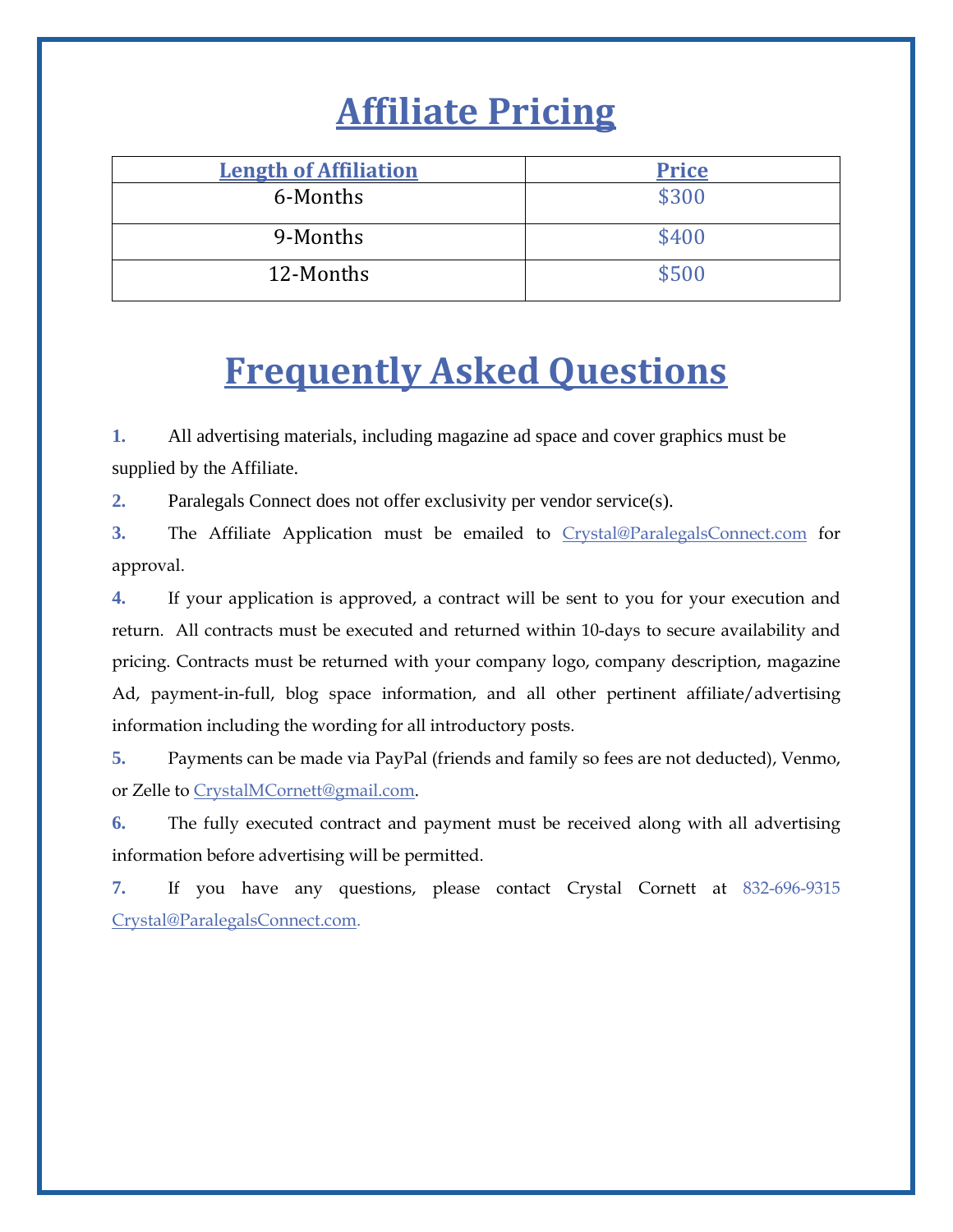# **Optional Affiliation Services**

#### **Paralegals Connect offers the below optional affiliation services:**

We only offer Full-Page or Half-Page (7.5 x 4.5") Horizontal Ad Spaces.

| <b>Ad Space in our Quarterly Magazines:</b><br>$\bullet$            |       |
|---------------------------------------------------------------------|-------|
| 12-Month: Full Page Ad Space: (4 Magazines - \$75 each)             | \$300 |
| 12-Month: $\frac{1}{2}$ Page Ad Space: (4 Magazines - \$37.50 each) | \$150 |
| 9-Month: Full Page Ad Space: (3 Magazines - \$83.33 each)           | \$250 |
| 9-Month: $\frac{1}{2}$ Page Ad Space: (3 Magazines - \$40.00 each)  | \$120 |
| 6-Month: Full Page Ad Space: (2 Magazines s - \$100 each)           | \$200 |
| 6-Month: ½ Page Ad Space: (2 Magazines - \$50 each)                 | \$100 |





**FULL PAGE** 

**HALF PAGE** 

### ● **Feature on the Front or Back Cover of our Quarterly Magazine:**

Our magazine is released quarterly, four times per year, and is released to our 33,300+ members and sent via email to our 15,451+ email distribution list, posted in all 4 Facebook groups and on LinkedIn, Twitter, and Instagram, posted on our website to be viewed by the public for maximum exposure.

Add your company information and photo(s) to the cover page of the Magazine.

| <b>FRONT COVER</b>     | <b>BACK COVER</b>      |  |  |
|------------------------|------------------------|--|--|
| \$500                  | \$200                  |  |  |
| <b>September 2022:</b> | <b>September 2022:</b> |  |  |
| \$500                  | \$200                  |  |  |
| December 2022:         | December 2022:         |  |  |
| \$500                  | \$200                  |  |  |
| <b>March 2023:</b>     | <b>March 2023:</b>     |  |  |
| \$500                  | \$200                  |  |  |
| <b>June 2023:</b>      | <b>June 2023:</b>      |  |  |

**Purchase additional discounted copies of the Paralegals Connect Magazine:** 

#### **15 copies - \$30 30 copies - \$55**

### **Email distribution list:**

Paralegals Connect will not be releasing our email distribution list to our Affiliates. However, we now offer to send emails promoting your services to our **15,451+** email distribution list. (Sent via Mailchimp)

### **\$50 per email**